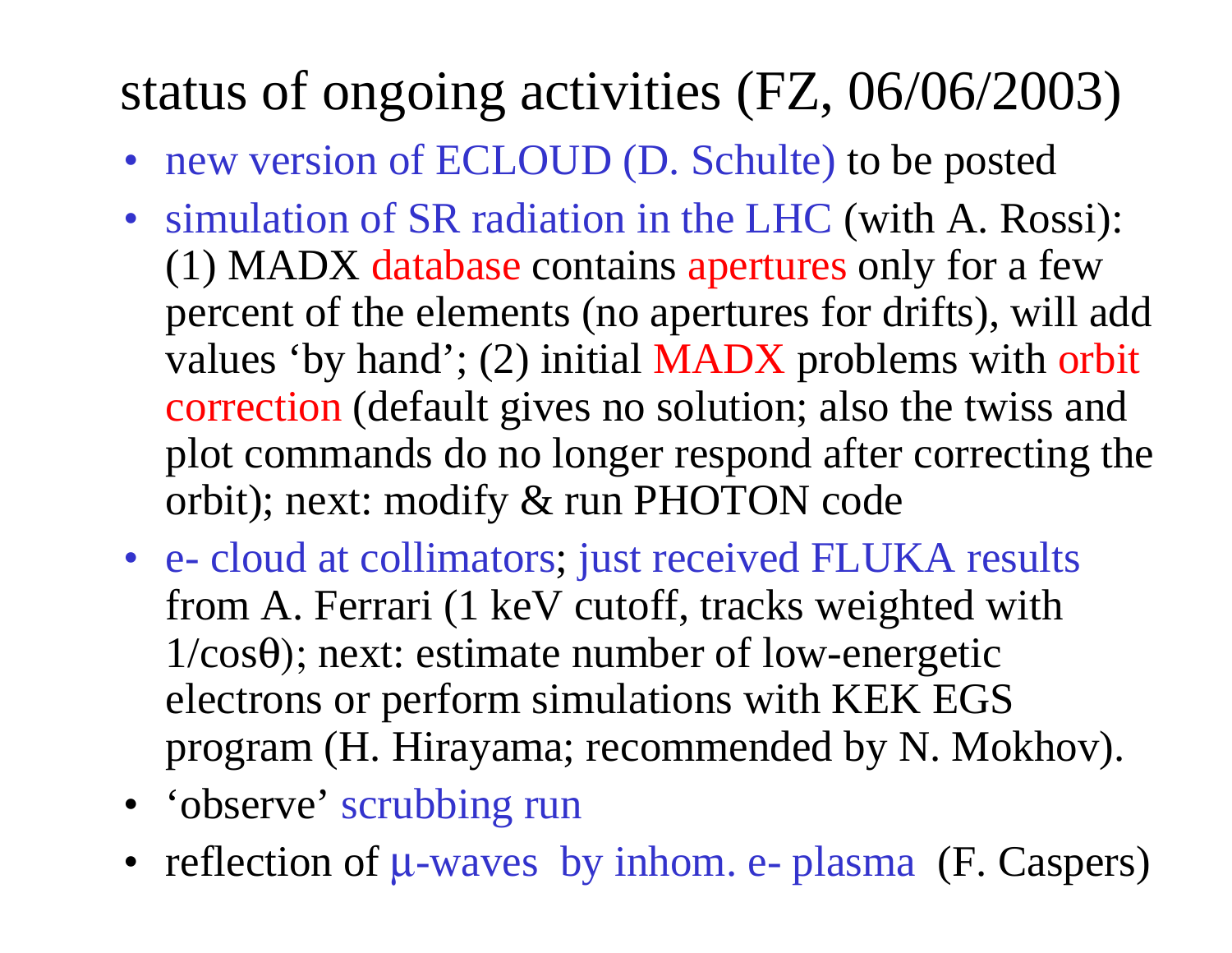$$
\left(-\frac{\hbar^2}{2m}\frac{d^2}{dx^2}-V_0\right)\!\varphi = E\varphi \qquad \qquad \left(-\frac{\hbar^2}{2m}\frac{d^2}{dx^2}\right)\!\varphi = E\varphi
$$

$$
\varphi_{vacuum} = Ae^{ikx} + Be^{-ikx}
$$

$$
\varphi_{\text{metal}} = Ce^{ux}
$$

$$
k = \sqrt{\frac{2mE}{\hbar^2}}
$$

$$
l = \sqrt{\frac{2m(E + V_0)}{\hbar^2}}
$$

continuity of  $\phi$  and d $\phi$ /dx at x = 0 yields

$$
R = \frac{|B|^2}{|A|^2} = \left(\frac{\sqrt{E + V_0} - \sqrt{E}}{\sqrt{E + V_0} + \sqrt{E}}\right)^2 \approx 1 \quad \text{for} \quad E \to 0
$$